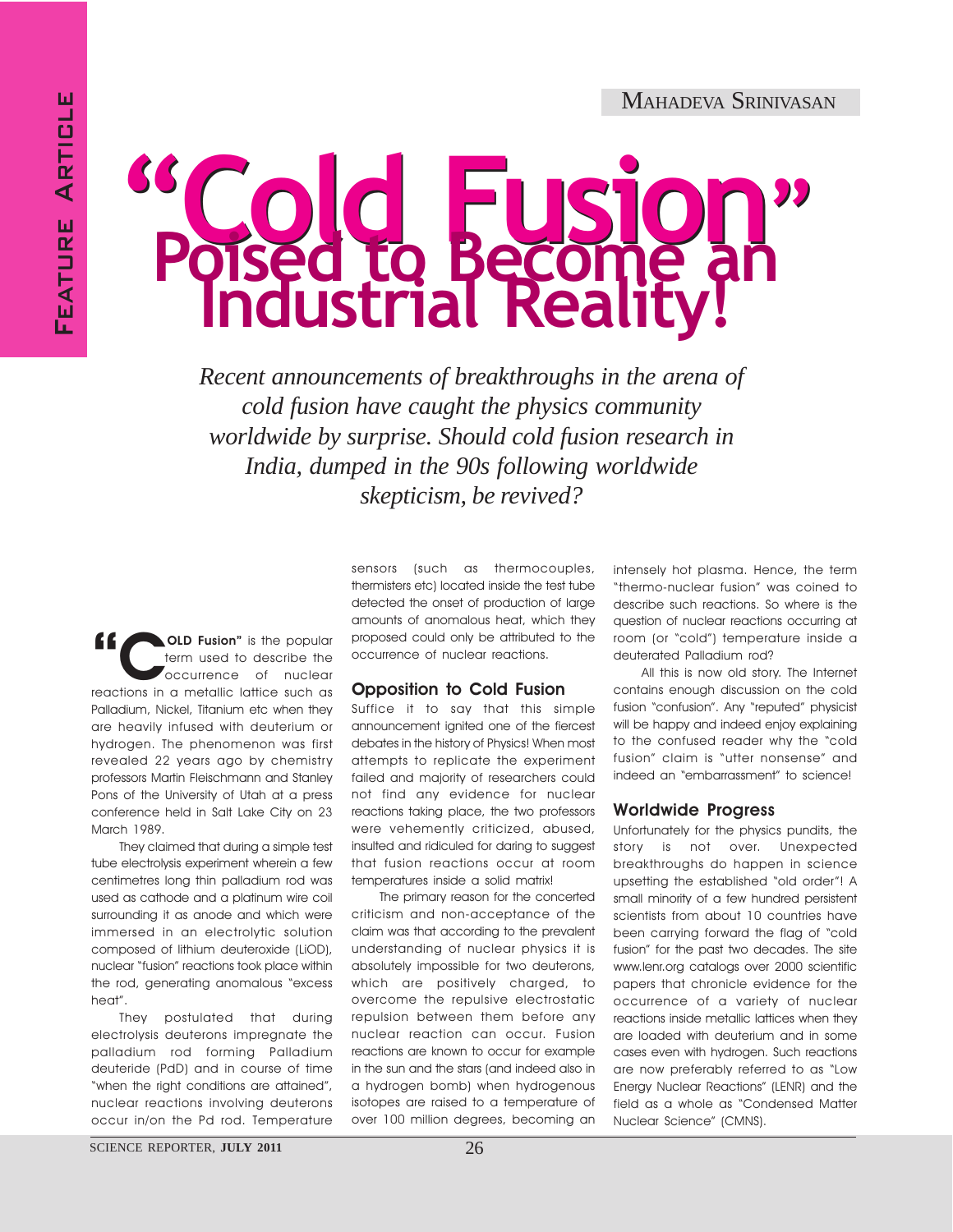*There is no reason why India should not jump on this 21st century "energy bandwagon" and strive to exploit it to feed an energy-hungry nation.*

### "LENR Transmutations"

When Fleischmann & Pons announced the discovery of the cold fusion phenomenon in 1989, the general understanding was that nuclear fusion reactions presumably occur between the deuterons loaded in the Pd lattice. It was presumed that the "host metal" nuclei themselves were merely spectators, serving only as a catalyst or facilitator. Viewed from the perspective of the generally accepted understanding of nuclear physics, the occurrence of nuclear fusion reactions between a pair of deuterons at room temperature as proposed by the discoverers was and still is considered "impossible". The basic issue is the strong repulsion between two positively charged deuterons referred to as the "Coulomb barrier", which has to be overcome before a nuclear reaction can take place.

However, there were some Physicists who even at that time speculated that the host metal atoms, in this case Pd, might be participating in the nuclear processes in the metal. Given the disbelief of the Nuclear Physics community of even the simple (d,d) fusion reactions implied in the cold fusion phenomenon, any suggestion or speculation of the possible occurrence of nuclear reactions between the deuterons and the nuclei of the host metal such as palladium, titanium, or nickel (or others), resulting in the transmutation of the host metal nucleus would be considered as preposterous and totally unthinkable! Obviously the magnitude of the repulsive Coulomb barrier between deuterons and the nuclei of the host metal atom is if at all enormously larger than that between a pair of deuterons!

However, over the past two decades experimental evidence has slowly been piling up, confirming the occurrence of precisely such "unbelievable" elemental transmutation reactions in a variety of simple LENR experiments. A comprehensive review paper on such LENR Transmutations is currently under publication in Chapter 43 in the forthcoming "Wiley Nuclear Energy Encyclopedia: Science, Technology, and Applications", 2011 Edition\*, Edited by Steven B. Krivit, Jay H. Lehr, and Thomas B. Kingery. (See www.newenegrytimes.com for details.) However, the quantum of such transmutations observed so far in the experiments reviewed in the Wiley paper is relatively small.

But the recent experimental demonstration of the 10 KW Ni-H Rossi reactor, described in the accompanying article, has established the massive scale of occurrence of elemental transmutations, in this case conversion of Nickel to Copper, mediated by protons! Preliminary analysis of the post run Nickel samples appears to indicate that one or more protons have been able to successfully invade the nucleus of the Nickel atom in a very simple experimental configuration, and succeed in altering its nucleonic composition, resulting in its isotopic composition changing as well as transmuting its elemental nature.

It is almost as if the age-old claim of Alchemy has been effectively validated, and assuming that all this stands up to in-depth scrutiny in the months to come, it would have to be admitted that nuclear science is witnessing a silent revolution of unprecedented proportions with deep scientific implications!

**\*Low Energy Nuclear Reactions: Transmutations** Mahadeva Srinivasan**<sup>1</sup>** , George Miley2 and Edmund Storms**<sup>3</sup> 1** Bhabha Atomic Research Centre (Retired), Chennai, Tamil Nadu, India **2** University of Illinois at Urbana-Champaign, Fusion Studies Laboratory, Urbana, IL, USA **3** Kiva Labs, Santa Fe, NM, USA

During 1989-90, a dozen groups from BARC had entered the fray and indeed confirmed observing both neutrons and tritium, telltale signatures of the occurrence of nuclear fusion reactions. These results were first published in 1989 as BARC-1500 Report, which is now available online (see www.lenr.org). A comprehensive review paper on the early BARC work has been republished by the American Chemical Society [M. Srinivasan, "Wide-Ranging Studies on the Emission of Neutrons and Tritium by LENR Configurations: An Historical Review of the Early BARC Results", in Low Energy Nuclear Reactions and New Energy Technologies Sourcebook, Ed. S. Krivit and J. Marwan, Amer. Chemical Society, Oxford University Press, Washington, D.C., Vol. 2 (2009)]. But sadly Cold Fusion research at BARC too was shutdown in the early 90s following global skepticism.

It must however be conceded that the theoretical aspects of the exact mechanism underlying the nuclear phenomena going on inside deuterated/ hydrogenated metallic matrixes is not yet fully understood. It is apparent that the physics of nuclear reactions taking place inside a solid matrix is very different from what happens in plasma or a low-density gas. Clearly the "host metal matrix" somehow catalyzes nuclear reactions, something that was totally unexpected by physicists.

# International Conference in Chennai

The city of Chennai played host to the 16th International Conference on Condensed Matter Nuclear Science (ICCF 16) as well as three associated satellite meetings that were held during February 2011 (see www.iscmns.org/iccf16). About 60 foreign "cold fusioners" and 25 Indian observers participated in this conference.

One of the hot topics on which there were many papers was the near reproducible generation of nuclear heat in deuterium gas loaded Pd and Pd-Ni nano powders dispersed in a zirconium oxide matrix, a technique pioneered by the winner of the prestigious Imperial Prize of Japan, Prof. Arata of Osaka University. Other groups, notably from Kobe University and the Naval Research Laboratory of Washington D.C. in the USA, reported their findings in such gas-loaded systems.

There were also over a dozen papers on the theoretical approaches to understanding the LENR puzzle. The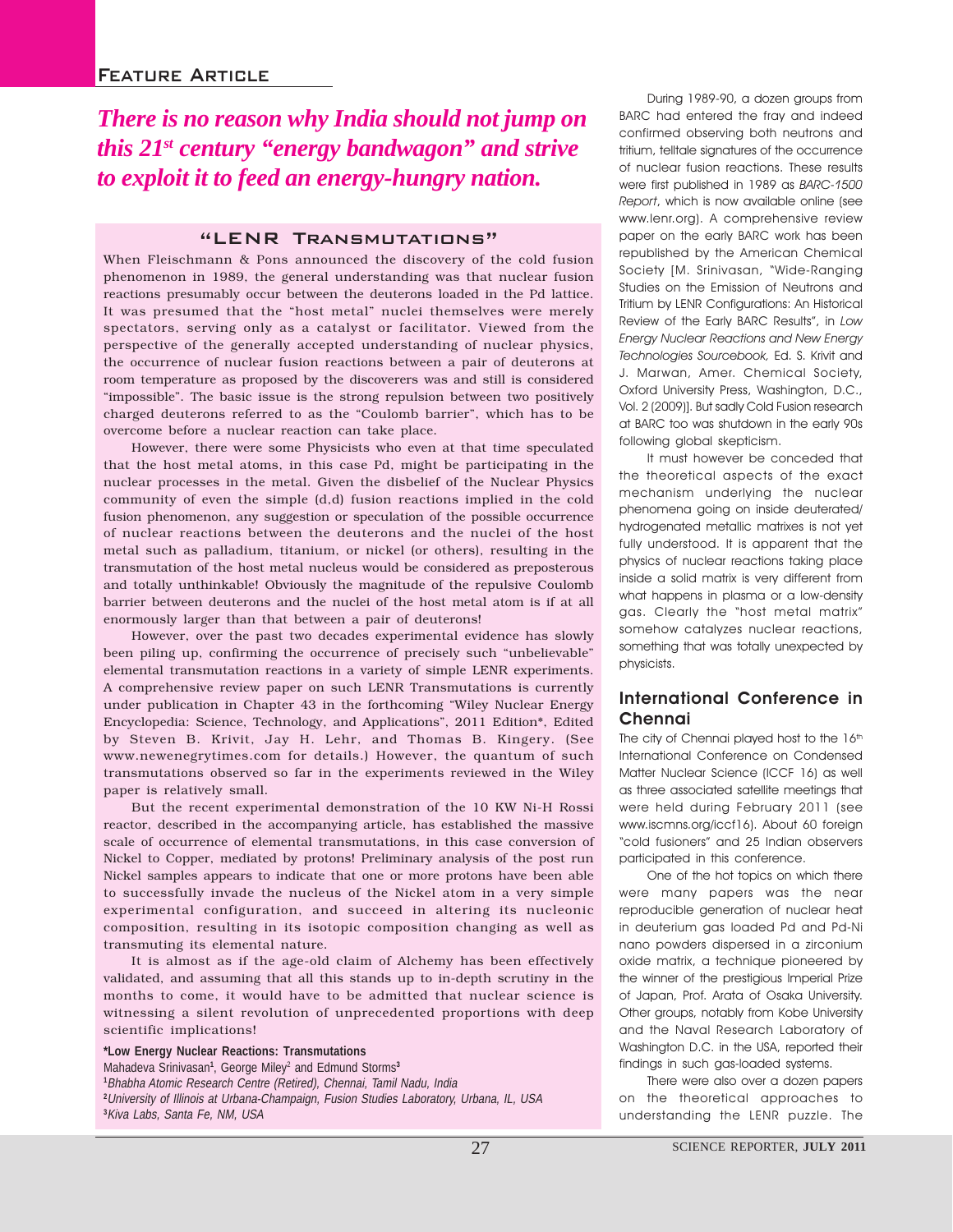

interested reader can get more information on these developments from the following websites: www.infiniteenergy.com; www.newenergytimes.com and www.coldfusionnow.org besides www.lenr.org.

# **Breakthrough** Announcement

Those of us who have been following the development of the emerging new field of Condensed Matter Nuclear Science closely, were pleasantly surprised to learn of the public demonstration of a 10 KW "cold fusion" reactor on 14 January 2011, by Andrea Rossi and his collaborators in Italy, just weeks prior to the Chennai conference. Rossi's web sites (http:// www.journal-of-nuclear-physics.com and http://rossiportal.com/) give details of this development.

Rossi's patent application filed in August 2008, claims that "a practical embodiment of the inventive apparatus, installed on 16 October 2007, is at present perfectly operating 24 hours every day, and provides an amount of heat sufficient to heat his small factory." Rossi was granted an Italian patent for his "Energy Catalyzer" on 6 April 2011. The full text of this patent is available at http://www.wipo.int/pctdb/en/ wo.jsp?IA=IT2008000532&DISPLAY=DESC.

Industrialist and inventor Andrea Rossi and his mentor Physics professor Sergei Focardi of the University of Bologna have disclosed details of their invention in an article dated 22 March 2010 and titled "A new energy source from nuclear fusion" published in their website. They have indicated that in their device nuclear energy is released following proton capture in Nickel isotopes leading to the formation of various nuclides of Cu.

Rossi states:"At the end of the operations in the reactor, the percentage of copper was integrally bound to the amount of energy produced. A charge that has worked for 6 months, 24 hours per day, at the end had a percentage of Cu superior to 30%." The Cu<sup>63</sup> to Cu<sup>65</sup> isotopic ratio was found to be substantially different from its natural abundance values. Likewise, the isotopic composition of Ni too was significantly different from natural.

This Rossi announcement dominated the discussions in the lobby during the ICCF-16 conference in Chennai; Clearly Rossi seems to have stolen a march over the majority of the LENR researchers worldwide who are mostly following the deuterated Pd route to cold fusion, originally propounded by Fleischmann and Pons. The "Energy Catalyzer" or "E-Cat boiler", as Rossi prefers to call it, is based on the less expensive and less studied Ni-H route.

LENR literature indeed contains many scientific papers published since the mid-90s that describe the occurrence of a variety of nuclear transmutation reactions in Nickel-hydrogen systems. For example, the earlier studies of Piantelli and his collaborators of the University of Bologna as also that of Patterson and Miley at the University of Illinois with thin-film Ni-coated plastic beads are noteworthy. (This writer himself had coauthored papers in 1995- 96 describing generation of low levels of Tritium in both Ni light water electrolytic cells as well as thin self heated Ni wires exposed to hydrogen gas, and has thus personally confirmed that nuclear reactions do take place in Ni-H systems.)

What caught the ICCF-16 participants by surprise was however the magnitude of the power output, namely in the 10 to 15 KW region, during the Rossi-Focardi reactor demonstration, as against the input heating power which was about 400 watts only. Two of the witnesses of the January 14 demo who were present at the Chennai conference shared their observations at a specially convened session on the inaugural day of the ICCF-6 conference.

# Rossi–Focardi 10 KW Reactor

A hundred grams of Ni nano powder is charged into a hydrogen filled horizontally mounted stainless steel container, about a litre in volume. (The entire reactor chamber was wrapped in Al foil to prevent revelation of the "trade secrets" of his invention to visitors, until grant of patent to him.) A 2-cm thick lead jacket placed around the reactor vessel helps attenuate the radiation fields caused by X-rays in the 300 Kev energy band generated during reactor operation. According to Rossi, when the reactor is switched off what little remnant residual radioactivity is present in the core decays within minutes. Rossi has however revealed that there is a "secret" additive (approximately 3 gm in weight) incorporated in the Ni powder, whose nature will not be disclosed for now.

During the 14 January 2011 demo conducted in the presence of a specially invited audience of about 50 eminent persons, the thermal output measurements were carried out by Prof. Giuseppe Levi of the University of Bologna, an independent Physicist not associated with Rossi's invention. Levi was authorized to establish the E-cat's performance as a "black box". Dr. Rossi turned on the 400 W electrical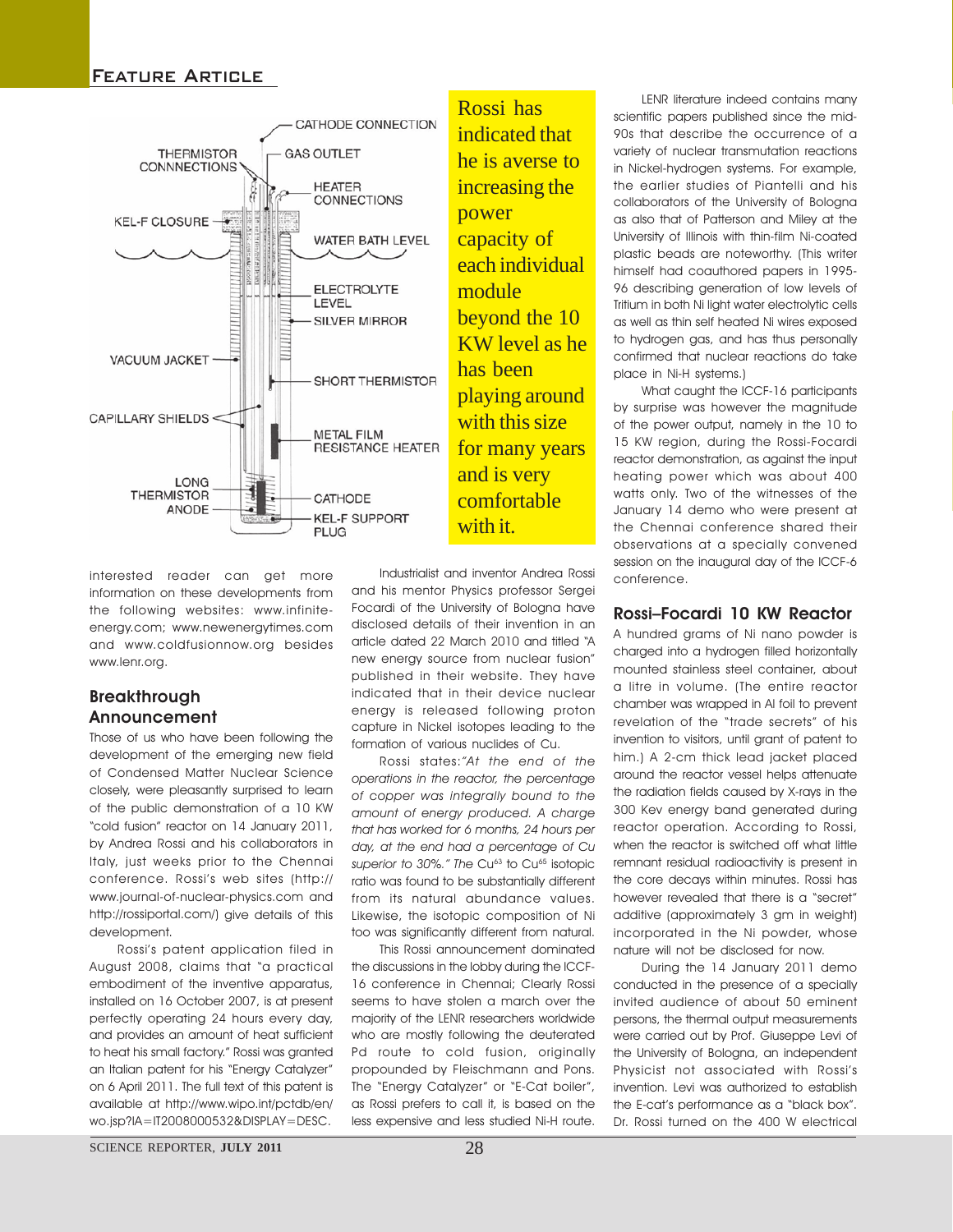1 MWth **Prototype** Reactor under installation in Greece

*According to Rossi, when the reactor is switched off what little remnant residual radioactivity is present in the core decays within minutes.*

Andrea Rossi with Sergio Focardi standing near their apparatus

resistance heater from its Controller to start heating the Nickel powder and consequently the temperature of the output water began to climb during this transient phase of operation. For about an hour and a half thereafter the generator produced 10 KW of net power. From the decrement in the weight of the hydrogen gas cylinder during this period, it was surmised that the mass of hydrogen consumed was less than a gram. The total integrated energy output during the 1.5 hr test translated to an energy equivalent of 517 kg of oil. Rossi claims that one gram of nickel powder can produce as much energy as 500 barrels of oil before it is fully consumed.

In a follow-up test conducted during 10-11 February 2011, the reactor generated 15 KW continuously for 18 hours (touching 20 KW at times) during which only about 80 watts of input power required by the power supplies of the measuring instruments was consumed. In other words

This "Revolution in Nuclear Science" warrants being welcomed and embraced as a legitimate branch of science, in this centenary year of the discovery of the nucleus.

the reactor itself operated on a selfsustaining self generation mode, heat being produced only by the Ni "nuclear fuel". However in general for ease of control Rossi prefers not to operate the device in a self mode; by having the ability to shut off heating power to the resistance heater he has better capability to shut down the nuclear reaction rate.

One of the safety concerns is whether there could be any possibility that the reaction rate could go out of control and increase beyond safe limits. Rossi has, in fact, stated that in a recent experiment the reactor power did increase to 130 KW and had to be throttled down to 15 KW. They are therefore installing elaborate electronic control systems to automatically maintain power at preset levels as in most nuclear power reactors. Another precaution required is to guard against chemical explosions caused by hydrogen combustion; Rossi himself has experienced several hydrogen leakage explosion incidents during his experimental campaigns.

The radiation fields generated around the 10 KW reactor was reportedly much less than that produced around a medical X-ray machine in a hospital diagnostic centre. Notwithstanding this, however, installation of the Rossi cold fusion reactor would likely need approval of appropriate regulatory authorities in most countries.

A yearlong R&D program has been initiated at the Physics Department of the University of Bologna, the "oldest University in the world", to address unanswered questions and safety issues. They are also preparing a campaign of detailed analysis of the spent Nickel fuel with a Secondary Ion Mass Spectrometer (SIMS) at the University of Padua.

Two additional tests were carried out with a single Rossi module in Bologna on 19 and 28 April 2011 for the benefit of representatives of the Swedish Newspaper NyTechnik who personally carried out heat output measurements. The Swedes wanted to independently verify the claims by measuring the net energy that the device generates as accurately as possible. The results of the two tests showed a net power output of between 2.3 and 2.6 kilowatts, of the order of a large stove plate. Input electric power was in the order of 300 watts. The tests lasted for two and three hours respectively and the total net energy developed was calculated to be 5.6 and 6.9 kWh.

A new company called Defkalion Green Technologies set up in Greece to exploit this breakthrough technology has acquired the world rights (except the Americas) for the invention. The first prototype 1 MWth reactor plant is to be installed at Athens and is scheduled for commissioning in October 2011 subject to obtaining the requisite clearances. This